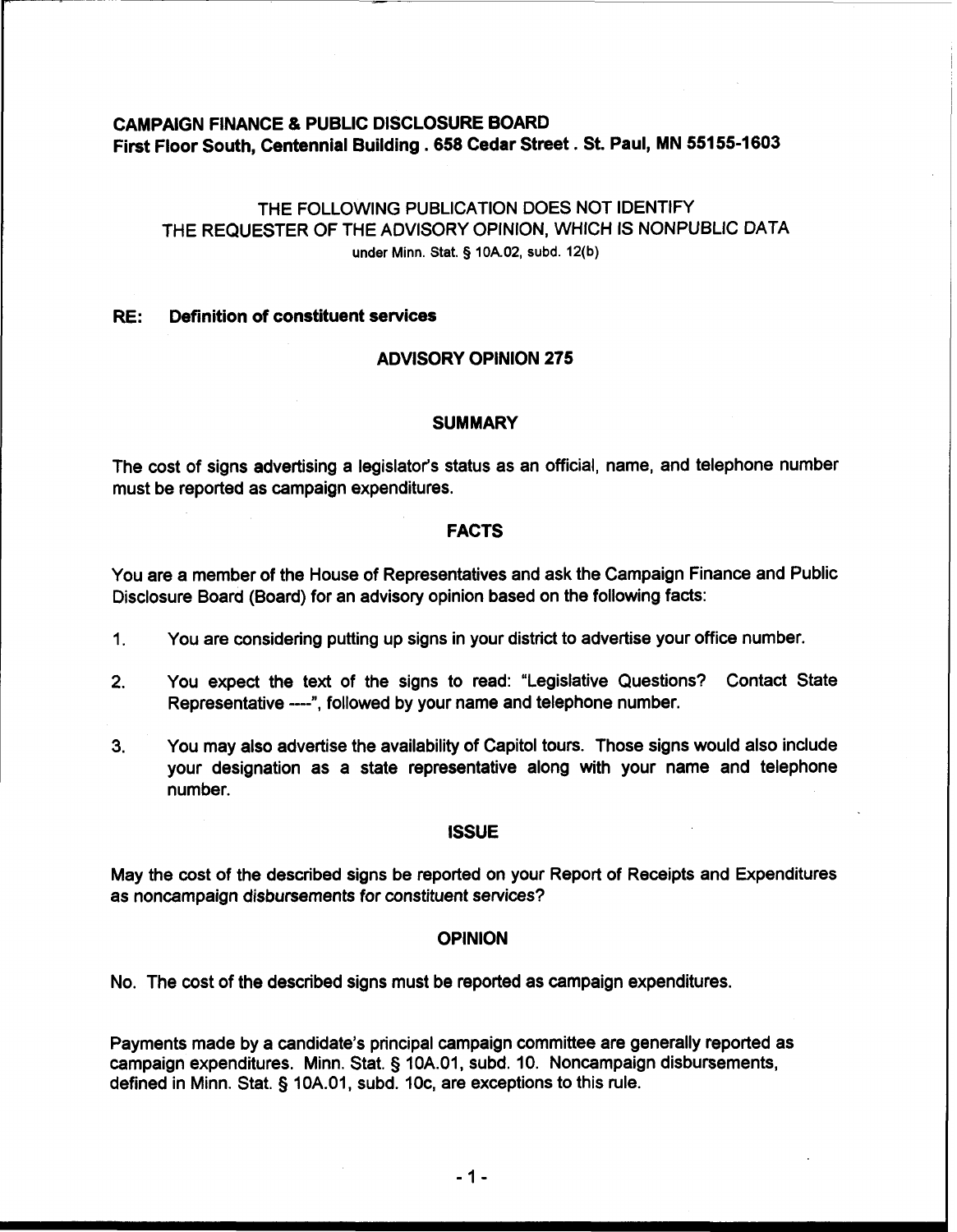Constituent services, one of the noncampaign disbursements, are defined as follows:

**Services for a constituent; constituent sewices.** "Services for a constituent" or "constituent services" means services performed or provided by an incumbent legislator or constitutional officer for the benefit of one or more residents of the official's district, but does not include gifts, congratulatory advertisements, charitable contributions, or similar expenditures. Minn. Rules 4503.0100, subp. 6.

Based on this definition and on the fact that an exception to the general principle is to be interpreted narrowly, the Board concludes that advertising your availability to answer questions is not the provision of a constituent service. However, it is possible that actual costs of assisting constituents who call as a result of these advertisements would be noncampaign disbursements for constituent services. Constituent services, one of the noncampaign disbursements, are defined as follows:<br>
Services for a constituent; constituent services. "Services for a constituent"<br>
"constitutional officer for the benefit of one or more re

G. Barry Anderson, Chair Campaign Finance and Public Disclosure Board